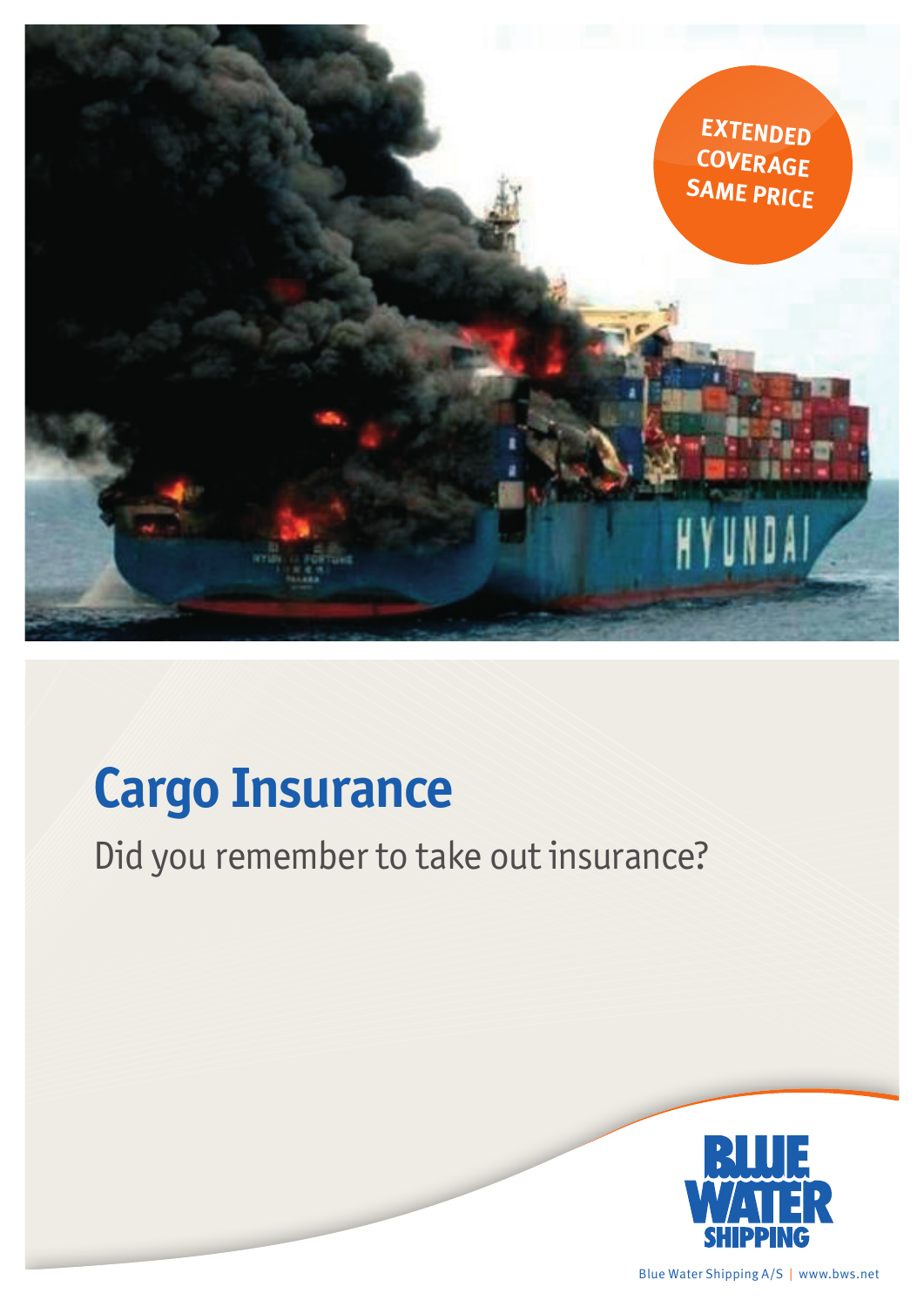# Goods in Transit **Insurance**



#### **\*Examples of carrier's liability:**

- 2 pallets/500 kgs are deemed total loss. Cargo value DKK 250,000
- **• Road:** 500 kgs x approx. DKK 75 = DKK 37,500 (8.33 SDR/kgs in accordance with the CMR convention)
- **• Sea:** 2 items x approx. DKK 6,003 = DKK 12,006 (2 SDR/kgs or 667 SDR/item in accordance with the Haag Visby Rules)

In Blue Water Shipping we will do everything to ensure that your goods arrive in safe and good condition. But whether your goods are sent by road, sea, air or rail, damages do occur now and then.

Therefore, it is important that you take out a Cargo Insurance.

#### **Better coverage - same price**

We have extended our insurance to include wider coverage at the same price. Among other things the insurance includes:

- » Damage manifestation up to 90 days after delivery
- » Up to 30 days' storage of consolidation cargo
- » On arrival, loss of cargo with intact FCL seal

The above are normally **NOT** included in a cargo insurance.

#### **Contact**

For further information about Cargo Insurance, please make an enquiry to your personal contact person at Blue Water.

### **Common misunderstandings**

- » **Carrier is liable when the goods are in his custody:** There are circumstances where the carrier is exempted from liability.
- » **Carrier covers my loss in full:** Please be aware that compensation for damage or loss is subject to the rules of limitations of liability, typically governed by international laws and regulations\*. Calculation of the compensation is based on quantity or weight. Therefore, you may risk that your loss will not be fully covered.
- » **Blue Water arranges insurance automatically:** Blue Water only takes out a Cargo Insurance if this has been agreed in writing. You can take out an insurance for each transport or make a permanent arrangement ensuring that all your transports are covered by an insurance.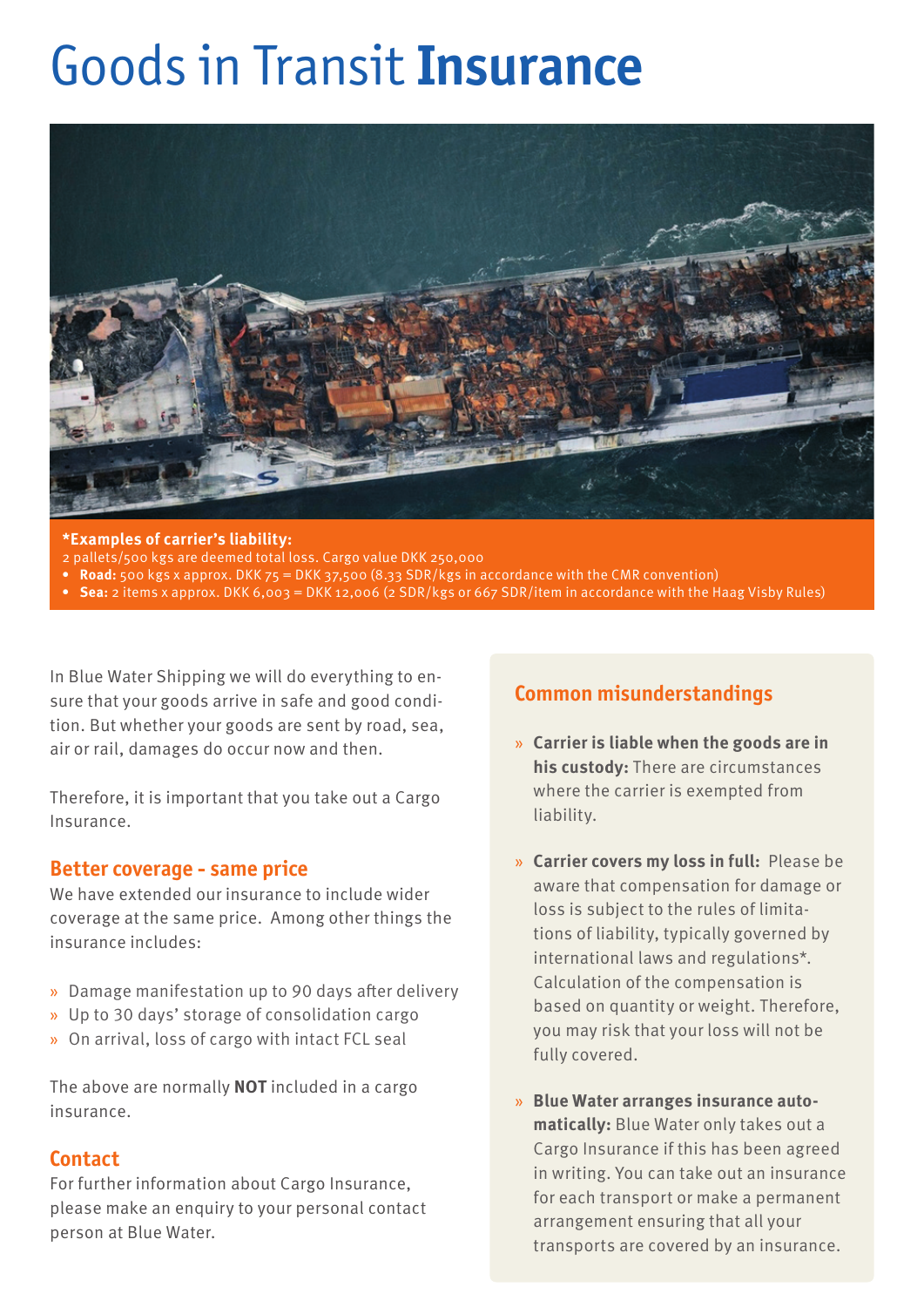# Now you will get **additional benefits**









**Full cover of invoice value**  Full cover of invoice value<br>and freight charges





**Avoid carrier's limitation of liability** 



**Avoid carrier's liability exemptions**



**Shipwreck: Cover of costs for general average (joint salvage expenses)**



**Professional claims handling**